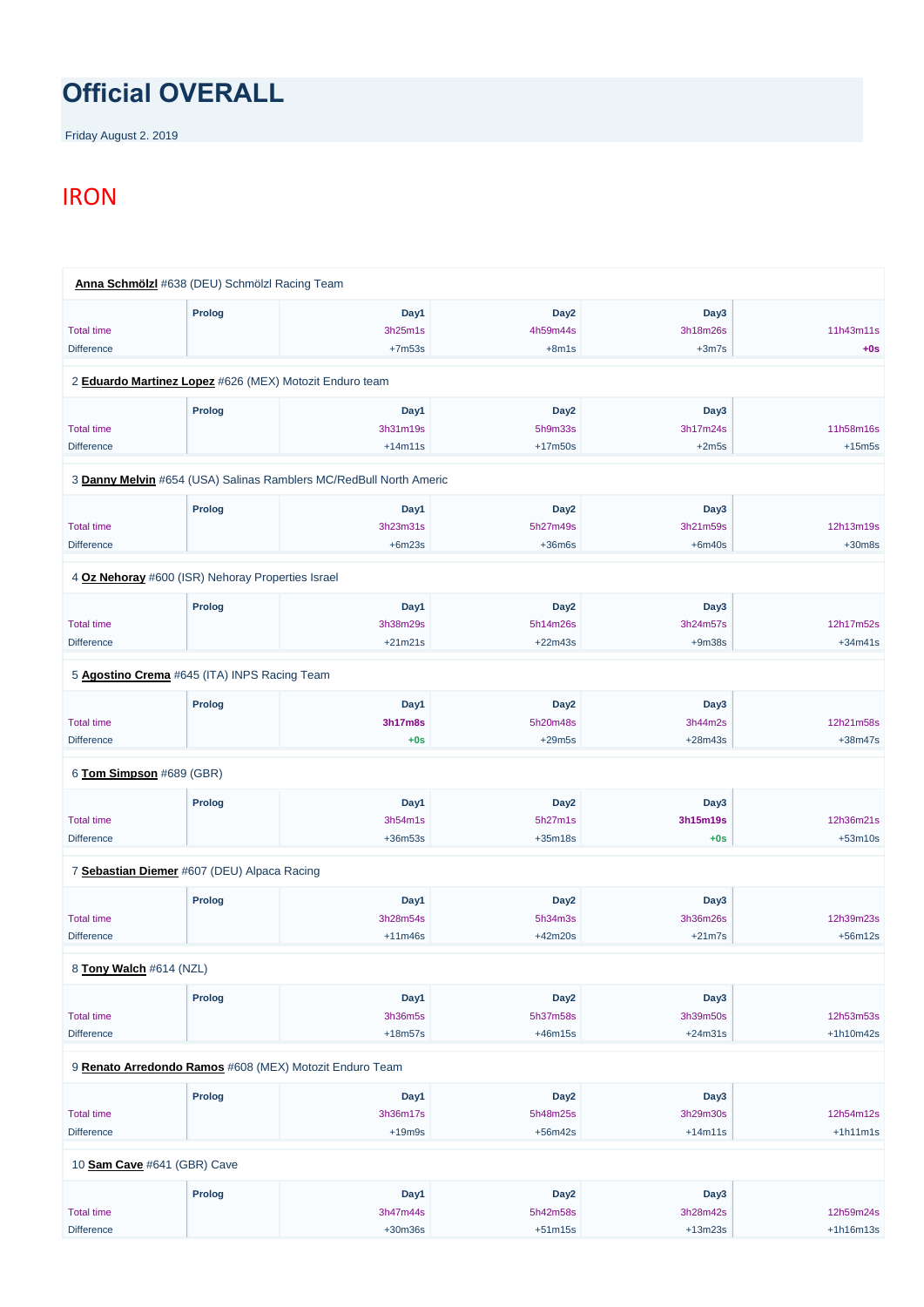|                           | 11 Graham Maclachlan #647 (ZAF) Lee Walters ORT   |           |                  |                  |             |
|---------------------------|---------------------------------------------------|-----------|------------------|------------------|-------------|
|                           |                                                   |           |                  |                  |             |
|                           | <b>Prolog</b>                                     | Day1      | Day <sub>2</sub> | Day <sub>3</sub> |             |
| <b>Total time</b>         |                                                   | 3h27m18s  | 5h45m12s         | 3h51m44s         | 13h4m14s    |
| <b>Difference</b>         |                                                   | $+10m10s$ | $+53m29s$        | $+36m25s$        | $+1h21m3s$  |
|                           |                                                   |           |                  |                  |             |
|                           | 12 Matthias Kumpf #632 (DEU) Sägewerk Kumpf       |           |                  |                  |             |
|                           | <b>Prolog</b>                                     | Day1      | Day <sub>2</sub> | Day3             |             |
| <b>Total time</b>         |                                                   | 3h43m3s   | 5h44m28s         | 3h37m53s         | 13h5m24s    |
| <b>Difference</b>         |                                                   | $+25m55s$ | $+52m45s$        | $+22m34s$        | $+1h22m13s$ |
|                           |                                                   |           |                  |                  |             |
|                           | 13 Alois Bachleitner #693 (AUT) Mazda Bachleitner |           |                  |                  |             |
|                           | <b>Prolog</b>                                     | Day1      | Day <sub>2</sub> | Day3             |             |
| <b>Total time</b>         |                                                   | 3h41m43s  | 5h47m45s         | 3h44m37s         | 13h14m5s    |
| <b>Difference</b>         |                                                   | $+24m35s$ | $+56m2s$         | $+29m18s$        | +1h30m54s   |
|                           |                                                   |           |                  |                  |             |
|                           | 14 Vadim Tagirov #682 (RUS) UktusMoto             |           |                  |                  |             |
|                           | <b>Prolog</b>                                     | Day1      | Day <sub>2</sub> | Day3             |             |
| <b>Total time</b>         |                                                   | 3h27m53s  | 4h51m43s         | 4h54m48s         | 13h14m24s   |
| <b>Difference</b>         |                                                   | $+10m45s$ | $+0s$            | +1h39m29s        | $+1h31m13s$ |
|                           |                                                   |           |                  |                  |             |
|                           | 15 Philipp Von Bülow #695 (DEU) Alpaca Racing     |           |                  |                  |             |
|                           | <b>Prolog</b>                                     | Day1      | Day <sub>2</sub> | Day3             |             |
| <b>Total time</b>         |                                                   | 3h35m23s  | 6h2m48s          | 3h39m39s         | 13h17m50s   |
| <b>Difference</b>         |                                                   | $+18m15s$ | $+1h11m5s$       | $+24m20s$        | +1h34m39s   |
|                           |                                                   |           |                  |                  |             |
|                           | 16 Craig Keyworth #694 (GBR) Adventure Tech       |           |                  |                  |             |
|                           | <b>Prolog</b>                                     | Day1      | Day <sub>2</sub> | Day3             |             |
| <b>Total time</b>         |                                                   | 3h30m41s  | 5h57m18s         | 3h50m            | 13h17m59s   |
| <b>Difference</b>         |                                                   | $+13m33s$ | $+1h5m35s$       | $+34m41s$        | +1h34m48s   |
|                           |                                                   |           |                  |                  |             |
|                           | 17 Mark Lucas #606 (USA) TheMotodoc.com           |           |                  |                  |             |
|                           | <b>Prolog</b>                                     | Day1      | Day <sub>2</sub> | Day3             |             |
| <b>Total time</b>         |                                                   | 3h38m37s  | 5h55m35s         | 3h46m38s         | 13h20m50s   |
| <b>Difference</b>         |                                                   | $+21m29s$ | $+1h3m52s$       | $+31m19s$        | +1h37m39s   |
|                           |                                                   |           |                  |                  |             |
| 18 Lee Walters #711 (GBR) |                                                   |           |                  |                  |             |
|                           | <b>Prolog</b>                                     | Day1      | Day <sub>2</sub> | Day3             |             |
| <b>Total time</b>         |                                                   | 3h48m43s  | 6h6m34s          | 3h57m6s          | 13h52m23s   |
| <b>Difference</b>         |                                                   | $+31m35s$ | $+1h14m51s$      | $+41m47s$        | $+2h9m12s$  |
|                           |                                                   |           |                  |                  |             |
|                           | 19 <b>Armand Richard</b> #679 () Xtrem enduro     |           |                  |                  |             |
|                           | <b>Prolog</b>                                     | Day1      | Day <sub>2</sub> | Day3             |             |
| <b>Total time</b>         |                                                   | 4h5m13s   | 6h3m38s          | 3h45m29s         | 13h54m20s   |
| <b>Difference</b>         |                                                   | $+48m5s$  | $+1h11m55s$      | $+30m10s$        | $+2h11m9s$  |
|                           |                                                   |           |                  |                  |             |

20 **[Raz Nehoray](https://www.redbullromaniacs.com/for-competitors/profile/?e=rbr2019&b=675)** #675 (ISR) Nehoray Properties Israel

| <u>20 Rue Nonoray</u> More (fort) Honoray Propontiou for aor |               |                                                           |                  |           |             |  |  |
|--------------------------------------------------------------|---------------|-----------------------------------------------------------|------------------|-----------|-------------|--|--|
|                                                              | <b>Prolog</b> | Day1                                                      | Day <sub>2</sub> | Day3      |             |  |  |
| <b>Total time</b>                                            |               | 3h48m12s                                                  | 6h12m36s         | 3h54m14s  | 13h55m2s    |  |  |
| <b>Difference</b>                                            |               | $+31m4s$                                                  | $+1h20m53s$      | $+38m55s$ | $+2h11m51s$ |  |  |
|                                                              |               |                                                           |                  |           |             |  |  |
|                                                              |               | 21 Branislav Rafaj #636 (SVK) Arubiana / Bingo Restaurant |                  |           |             |  |  |
|                                                              | <b>Prolog</b> | Day1                                                      | Day2             | Day3      |             |  |  |
| <b>Total time</b>                                            |               | 3h44m41s                                                  | 6h12m9s          | 4h1m22s   | 13h58m12s   |  |  |
| <b>Difference</b>                                            |               | $+27m33s$                                                 | $+1h20m26s$      | $+46m3s$  | $+2h15m1s$  |  |  |
|                                                              |               |                                                           |                  |           |             |  |  |
| 22 Bevan Holmes #660 (NZL) Team NFI                          |               |                                                           |                  |           |             |  |  |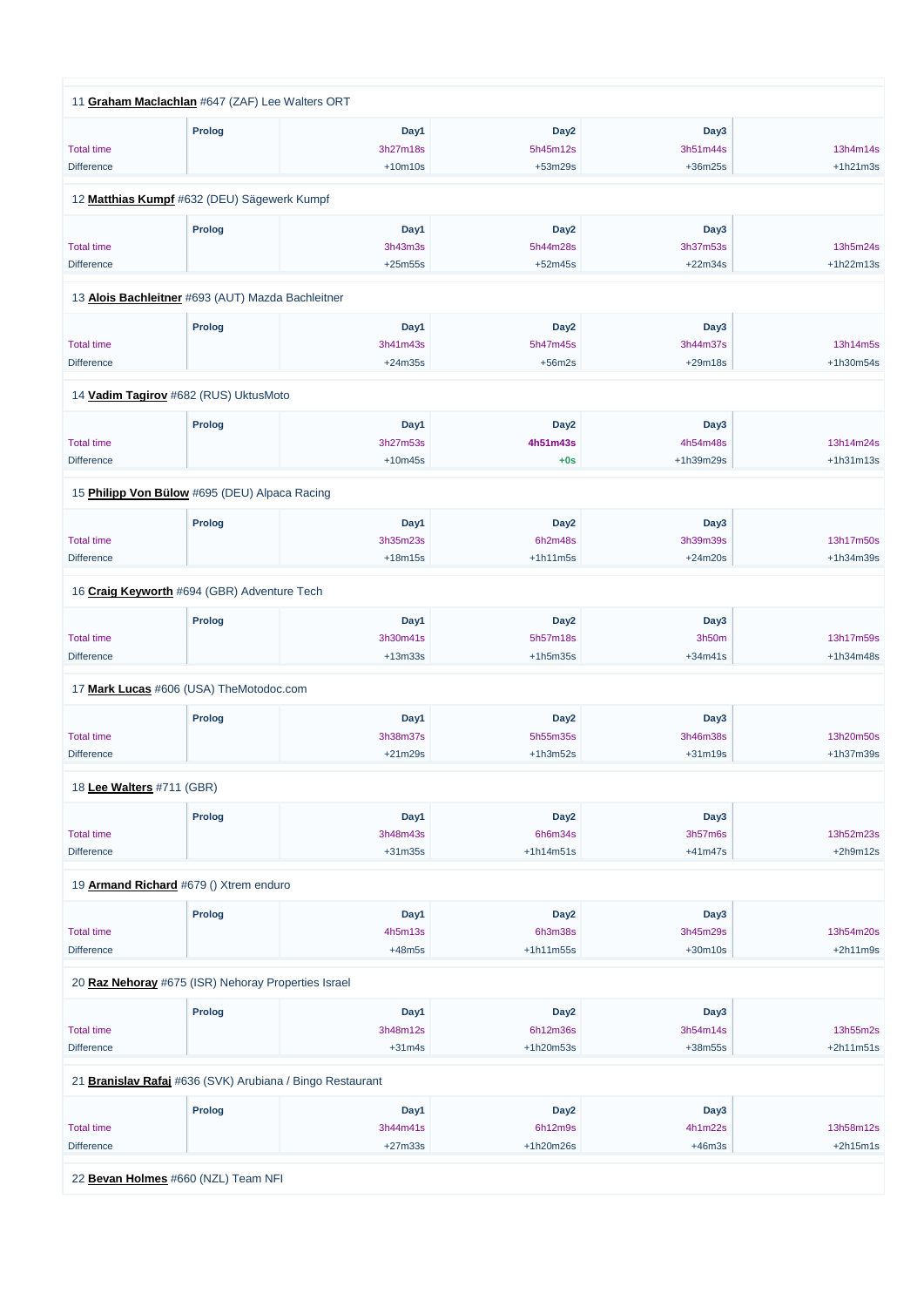|                                                     | <b>Prolog</b> | Day1                                                      | Day <sub>2</sub> | Day3      |            |
|-----------------------------------------------------|---------------|-----------------------------------------------------------|------------------|-----------|------------|
| <b>Total time</b>                                   |               | 3h55m9s                                                   | 5h55m27s         | 4h10m52s  | 14h1m28s   |
| <b>Difference</b>                                   |               | $+38m1s$                                                  | $+1h3m44s$       | $+55m33s$ | +2h18m17s  |
| 23 Pavel Maltsev #658 (RUS) METEORIT ENDURO         |               |                                                           |                  |           |            |
|                                                     | <b>Prolog</b> | Day1                                                      | Day <sub>2</sub> | Day3      |            |
| <b>Total time</b>                                   |               | 3h50m49s                                                  | 6h3m56s          | 4h8m43s   | 14h3m28s   |
| <b>Difference</b>                                   |               | $+33m41s$                                                 | $+1h12m13s$      | $+53m24s$ | +2h20m17s  |
|                                                     |               |                                                           |                  |           |            |
| 24 Pierluigi Clini #666 (BRA) Hard Team Brasil      |               |                                                           |                  |           |            |
|                                                     | <b>Prolog</b> | Day1                                                      | Day <sub>2</sub> | Day3      |            |
| <b>Total time</b>                                   |               | 3h48m2s                                                   | 6h18m27s         | 4h1m25s   | 14h7m54s   |
| <b>Difference</b>                                   |               | $+30m54s$                                                 | $+1h26m44s$      | $+46m6s$  | +2h24m43s  |
| 25 Stefan Baer #657 (DEU)                           |               |                                                           |                  |           |            |
|                                                     |               |                                                           |                  |           |            |
|                                                     | <b>Prolog</b> | Day1                                                      | Day <sub>2</sub> | Day3      |            |
| <b>Total time</b>                                   |               | 3h41m3s                                                   | 6h42m22s         | 3h45m18s  | 14h8m43s   |
| <b>Difference</b>                                   |               | $+23m55s$                                                 | +1h50m39s        | $+29m59s$ | +2h25m32s  |
| 26 Anthony Lefrancois #684 () Xtrem enduro          |               |                                                           |                  |           |            |
|                                                     | <b>Prolog</b> | Day1                                                      | Day <sub>2</sub> | Day3      |            |
| <b>Total time</b>                                   |               | 4h6m40s                                                   | 6h2m56s          | 4h27s     | 14h10m3s   |
| <b>Difference</b>                                   |               | +49m32s                                                   | $+1h11m13s$      | $+45m8s$  | +2h26m52s  |
|                                                     |               |                                                           |                  |           |            |
| 27 Peter Urquhart #629 (GBR) Highgrove Construction |               |                                                           |                  |           |            |
|                                                     | <b>Prolog</b> | Day1                                                      | Day <sub>2</sub> | Day3      |            |
| <b>Total time</b>                                   |               | 3h43m46s                                                  | 6h12m16s         | 4h15m50s  | 14h11m52s  |
| <b>Difference</b>                                   |               | $+26m38s$                                                 | +1h20m33s        | $+1h31s$  | +2h28m41s  |
| 28 Mike Whitacker #637 (GBR) Team Ldg Treston Uk    |               |                                                           |                  |           |            |
|                                                     | <b>Prolog</b> | Day1                                                      | Day <sub>2</sub> | Day3      |            |
| <b>Total time</b>                                   |               | 3h51m28s                                                  | 6h25m23s         | 3h56m40s  | 14h13m31s  |
| <b>Difference</b>                                   |               | $+34m20s$                                                 | $+1h33m40s$      | $+41m21s$ | +2h30m20s  |
|                                                     |               |                                                           |                  |           |            |
| 29 Peter Schmölzl #656 (DEU) Schmölzl Racing Team   |               |                                                           |                  |           |            |
|                                                     | <b>Prolog</b> | Day1                                                      | Day <sub>2</sub> | Day3      |            |
| <b>Total time</b>                                   |               | 4h13m13s                                                  | 6h1m49s          | 4h9m33s   | 14h24m35s  |
| <b>Difference</b>                                   |               | $+56m5s$                                                  | $+1h10m6s$       | $+54m14s$ | +2h41m24s  |
|                                                     |               | 30 Rory Jones #651 (GBR) Lee Walters ORT /TRF Enduro Team |                  |           |            |
|                                                     | <b>Prolog</b> | Day1                                                      | Day <sub>2</sub> | Day3      |            |
| <b>Total time</b>                                   |               | 4h7m8s                                                    | 6h20m1s          | 4h9m9s    | 14h36m18s  |
| <b>Difference</b>                                   |               | $+50m$                                                    | $+1h28m18s$      | $+53m50s$ | $+2h53m7s$ |
|                                                     |               |                                                           |                  |           |            |
| 31 Moritz Müller #631 (DEU) Racing Event Technik    |               |                                                           |                  |           |            |

| <b>Prolog</b>                                          | Day1      | Day <sub>2</sub> | Day3        |             |  |  |  |  |
|--------------------------------------------------------|-----------|------------------|-------------|-------------|--|--|--|--|
|                                                        | 4h7m48s   | 6h28m2s          | 4h2m18s     | 14h38m8s    |  |  |  |  |
|                                                        | $+50m40s$ | $+1h36m19s$      | +46m59s     | $+2h54m57s$ |  |  |  |  |
| 32 Aaron Mcfadzen #661 (AUS) Peter Stevens Motorcycles |           |                  |             |             |  |  |  |  |
| <b>Prolog</b>                                          | Day1      | Day <sub>2</sub> | Day3        |             |  |  |  |  |
|                                                        | 3h57m30s  | 6h36m13s         | 4h26m9s     | 14h59m52s   |  |  |  |  |
|                                                        | $+40m22s$ | $+1h44m30s$      | $+1h10m50s$ | $+3h16m41s$ |  |  |  |  |
| 33 Robert Schmidt #709 (DEU) Racing Team Schmidt       |           |                  |             |             |  |  |  |  |
| <b>Prolog</b>                                          | Day1      | Day <sub>2</sub> | Day3        |             |  |  |  |  |
|                                                        | 4h14m44s  | 6h32m24s         | 4h16m48s    | 15h3m56s    |  |  |  |  |
|                                                        | $+57m36s$ | $+1h40m41s$      | $+1h1m29s$  | +3h20m45s   |  |  |  |  |
|                                                        |           |                  |             |             |  |  |  |  |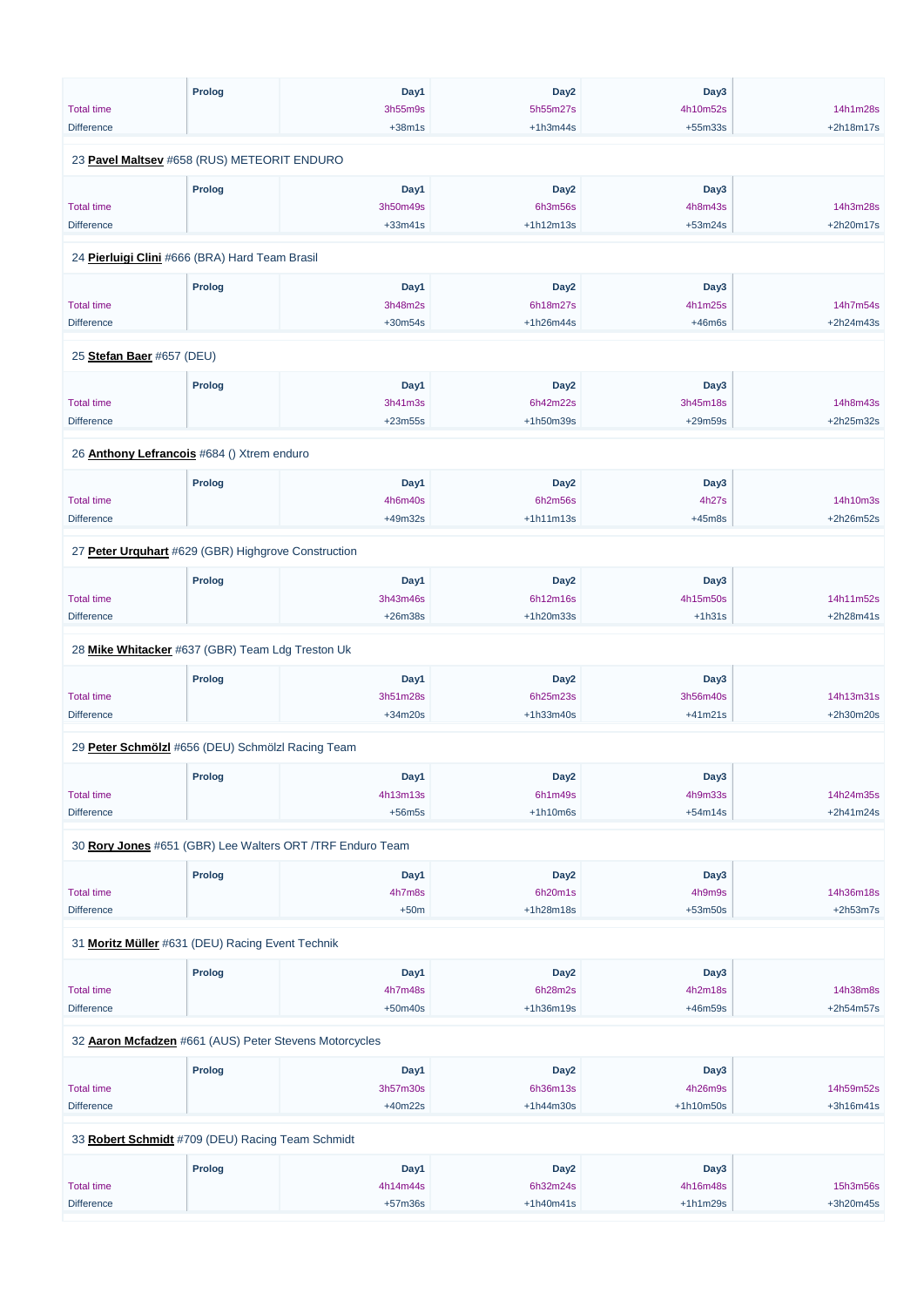|                             | 34 Hector Esteban Berra #623 (MEX) Motozit Enduro Team        |             |                  |             |            |
|-----------------------------|---------------------------------------------------------------|-------------|------------------|-------------|------------|
|                             | <b>Prolog</b>                                                 | Day1        | Day <sub>2</sub> | Day3        |            |
| <b>Total time</b>           |                                                               | 4h26m38s    | 6h7m55s          | 4h29m25s    | 15h3m58s   |
| <b>Difference</b>           |                                                               | $+1h9m30s$  | $+1h16m12s$      | $+1h14m6s$  | +3h20m47s  |
| 35 Lee Hutsby #688 (GBR)    |                                                               |             |                  |             |            |
|                             | <b>Prolog</b>                                                 | Day1        | Day <sub>2</sub> | Day3        |            |
| <b>Total time</b>           |                                                               | 4h18m32s    | 6h23m8s          | 4h30m31s    | 15h12m11s  |
| <b>Difference</b>           |                                                               | $+1h1m24s$  | $+1h31m25s$      | $+1h15m12s$ | $+3h29m$   |
|                             | 36 Ruben Rollon #619 (ESP) Motosur                            |             |                  |             |            |
|                             | <b>Prolog</b>                                                 | Day1        | Day <sub>2</sub> | Day3        |            |
| <b>Total time</b>           |                                                               | 4h28m19s    | 7h38m14s         | 4h22m48s    | 16h29m21s  |
| <b>Difference</b>           |                                                               | $+1h11m11s$ | $+2h46m31s$      | $+1h7m29s$  | +4h46m10s  |
|                             | 37 Isaac Garcia Ponce #627 (MEX) Motozit Enduro Team          |             |                  |             |            |
|                             | <b>Prolog</b>                                                 | Day1        | Day <sub>2</sub> | Day3        |            |
| <b>Total time</b>           |                                                               | 4h52m17s    | 7h35m3s          | 4h17m13s    | 16h44m33s  |
| <b>Difference</b>           |                                                               | $+1h35m9s$  | +2h43m20s        | $+1h1m54s$  | $+5h1m22s$ |
|                             | 38 Alexander Büchl #710 (DEU) Offroadzentrale Motorsport      |             |                  |             |            |
|                             | <b>Prolog</b>                                                 | Day1        | Day <sub>2</sub> | Day3        |            |
| <b>Total time</b>           |                                                               | 3h45m21s    | 9h29s            | 4h5m37s     | 16h51m27s  |
| <b>Difference</b>           |                                                               | $+28m13s$   | $+4h8m46s$       | $+50m18s$   | $+5h8m16s$ |
|                             | 39 Jose Javier De Castro Perez #643 (ESP) Metacrilatos Burgos |             |                  |             |            |
|                             | <b>Prolog</b>                                                 | Day1        | Day <sub>2</sub> | Day3        |            |
| <b>Total time</b>           |                                                               | 3h56m12s    | 8h49m39s         | 4h16m49s    | 17h2m40s   |
| <b>Difference</b>           |                                                               | $+39m4s$    | +3h57m56s        | $+1h1m30s$  | +5h19m29s  |
|                             | 40 Aldo Canale #644 (ITA) RPM GARANTIE                        |             |                  |             |            |
|                             | <b>Prolog</b>                                                 | Day1        | Day <sub>2</sub> | Day3        |            |
| <b>Total time</b>           |                                                               | 4h20m13s    | 7h37m56s         | 5h6m24s     | 17h4m33s   |
| <b>Difference</b>           |                                                               | $+1h3m5s$   | +2h46m13s        | $+1h51m5s$  | +5h21m22s  |
| 41 Joanna Paluch #635 (POL) |                                                               |             |                  |             |            |
|                             | <b>Prolog</b>                                                 | Day1        | Day <sub>2</sub> | Day3        |            |
| <b>Total time</b>           |                                                               | 4h22m20s    | 8h46m19s         | 4h31m34s    | 17h40m13s  |
| <b>Difference</b>           |                                                               | $+1h5m12s$  | +3h54m36s        | $+1h16m15s$ | $+5h57m2s$ |
|                             | 42 Andreas Nieder #613 (DEU) Nieder Racing                    |             |                  |             |            |
|                             | <b>Prolog</b>                                                 | Day1        | Day <sub>2</sub> | Day3        |            |
| <b>Total time</b>           |                                                               | 4h18m23s    | 8h56m35s         | 4h30m27s    | 17h45m25s  |
| <b>Difference</b>           |                                                               | $+1h1m15s$  | $+4h4m52s$       | $+1h15m8s$  | $+6h2m14s$ |
|                             |                                                               |             |                  |             |            |

43 **[Domenic Dercole](https://www.redbullromaniacs.com/for-competitors/profile/?e=rbr2019&b=700)** #700 (AUS) Domaniacs 2019

|                                           | <b>Prolog</b> | Day1        | Day <sub>2</sub> | Day3        |             |  |  |  |
|-------------------------------------------|---------------|-------------|------------------|-------------|-------------|--|--|--|
| <b>Total time</b>                         |               | 4h57m47s    | 7h43m36s         | 5h24m52s    | 18h6m15s    |  |  |  |
| <b>Difference</b>                         |               | $+1h40m39s$ | $+2h51m53s$      | $+2h9m33s$  | $+6h23m4s$  |  |  |  |
| 44 Torsten Schafft #671 (DEU) Greenduro   |               |             |                  |             |             |  |  |  |
|                                           | <b>Prolog</b> | Day1        | Day <sub>2</sub> | Day3        |             |  |  |  |
| <b>Total time</b>                         |               | 4h31m29s    | 9h5m44s          | 5h5m9s      | 18h42m22s   |  |  |  |
| <b>Difference</b>                         |               | $+1h14m21s$ | $+4h14m1s$       | $+1h49m50s$ | $+6h59m11s$ |  |  |  |
| 45 Aaron Panozza #652 (AUS) Aaron Panozza |               |             |                  |             |             |  |  |  |
|                                           | <b>Prolog</b> | Day1        | Day <sub>2</sub> | Day3        |             |  |  |  |
| <b>Total time</b>                         |               | 4h13m17s    | 8h41m38s         | 6h27m39s    | 19h22m34s   |  |  |  |
| <b>Difference</b>                         |               | $+56m9s$    | $+3h49m55s$      | $+3h12m20s$ | +7h39m23s   |  |  |  |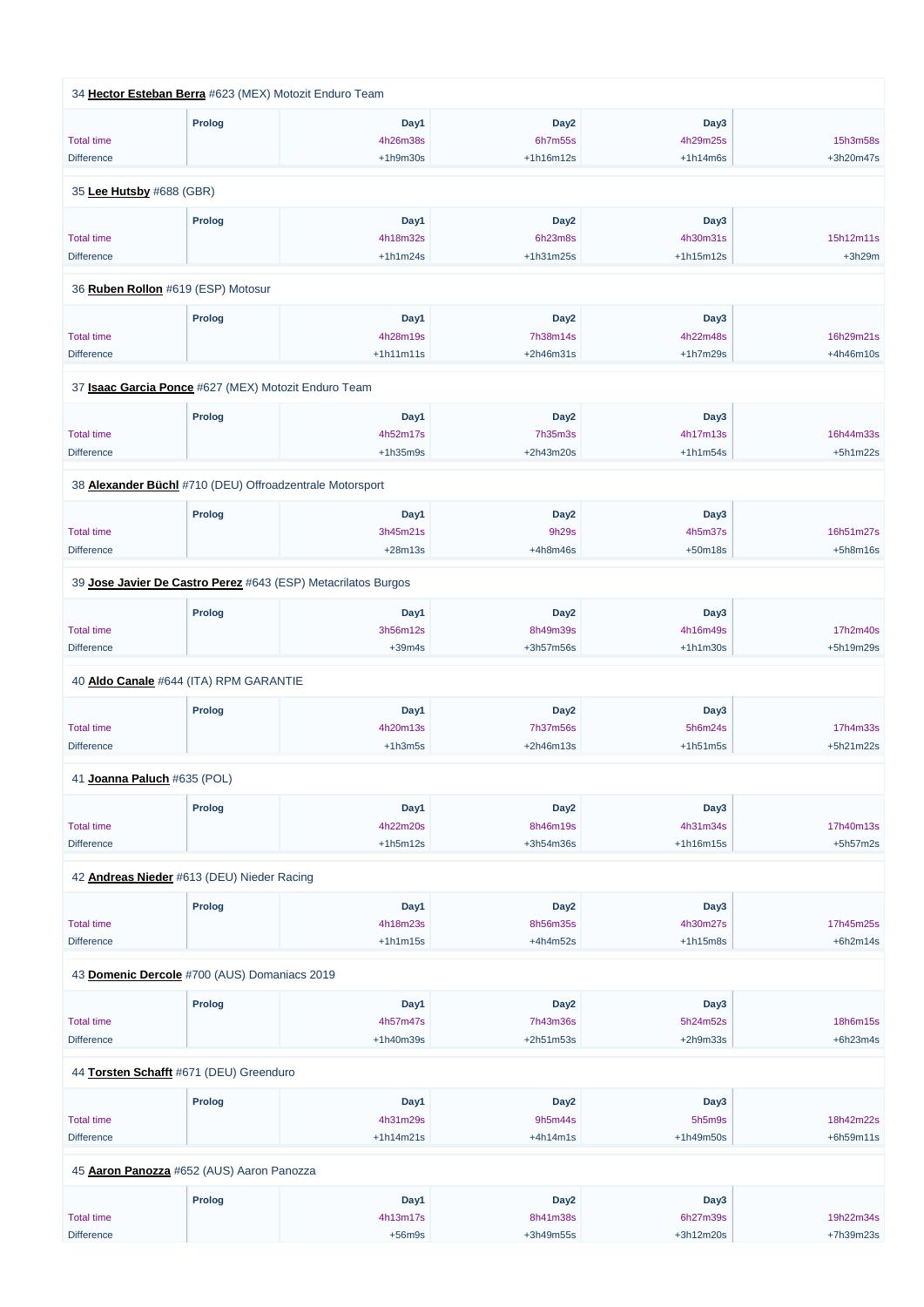| AB <sub>3</sub>                                           |               |                                                                   |                                             |                                 |                         |
|-----------------------------------------------------------|---------------|-------------------------------------------------------------------|---------------------------------------------|---------------------------------|-------------------------|
| 46 Ernesto Cisneros #601 (MEX) Team Cisneros              |               |                                                                   |                                             |                                 |                         |
| <b>Total time</b><br><b>Difference</b>                    | <b>Prolog</b> | Day1<br>5h7m7s<br>+1h49m59s                                       | Day <sub>2</sub><br>11h17m1s<br>+6h25m18s   | Day3<br>3h45m17s<br>+29m58s     | 20h9m25s<br>+8h26m14s   |
| 47 Pedro Quiros #707 (CRI) Paradygm Firm                  |               |                                                                   |                                             |                                 |                         |
| <b>Total time</b><br><b>Difference</b>                    | <b>Prolog</b> | Day1<br>4h19m6s<br>$+1h1m58s$                                     | Day <sub>2</sub><br>11h21m19s<br>+6h29m36s  | Day3<br>4h35m25s<br>$+1h20m6s$  | 20h15m50s<br>+8h32m39s  |
| 48 Robert Mercer #692 (USA)                               |               |                                                                   |                                             |                                 |                         |
| <b>Total time</b><br><b>Difference</b><br>AB <sub>2</sub> | <b>Prolog</b> | Day1<br>4h21m33s<br>$+1h4m25s$                                    | Day <sub>2</sub><br>11h3m31s<br>+6h11m48s   | Day3<br>4h56m25s<br>$+1h41m6s$  | 20h21m29s<br>+8h38m18s  |
|                                                           |               |                                                                   |                                             |                                 |                         |
| 49 Ulrich Kraemer #670 (DEU) Greenduro                    |               |                                                                   |                                             |                                 |                         |
| <b>Total time</b><br><b>Difference</b>                    | <b>Prolog</b> | Day1<br>4h33m4s<br>$+1h15m56s$                                    | Day <sub>2</sub><br>10h49m24s<br>+5h57m41s  | Day3<br>5h4m17s<br>+1h48m58s    | 20h26m45s<br>+8h43m34s  |
| 50 Hart Victor #677 (SGP) Rocx Enduro Moto Maniacs        |               |                                                                   |                                             |                                 |                         |
| <b>Total time</b><br><b>Difference</b>                    | <b>Prolog</b> | Day1<br>4h31m14s<br>$+1h14m6s$                                    | Day <sub>2</sub><br>11h19m21s<br>+6h27m38s  | Day3<br>5h35m34s<br>$+2h20m15s$ | 21h26m9s<br>+9h42m58s   |
| 51 Tomas Otto Portero Arfsten #686 (ESP) Team 200+        |               |                                                                   |                                             |                                 |                         |
| <b>Total time</b><br><b>Difference</b>                    | <b>Prolog</b> | Day1<br>4h17m48s<br>$+1h40s$                                      | Day <sub>2</sub><br>13h24m40s<br>+8h32m57s  | Day3<br>3h54m2s<br>$+38m43s$    | 21h36m30s<br>+9h53m19s  |
|                                                           |               | 52 Martin Meck #676 (DEU) Team Enduro Koch / Enduro Schlauch      |                                             |                                 |                         |
| <b>Total time</b><br><b>Difference</b>                    | <b>Prolog</b> | Day1<br>4h54m13s<br>$+1h37m5s$                                    | Day <sub>2</sub><br>11h13m41s<br>+6h21m58s  | Day3<br>5h44m25s<br>$+2h29m6s$  | 21h52m19s<br>$+10h9m8s$ |
|                                                           |               | 53 Christian Schunke #674 (DEU) Ralley Racing Team Scheer/KTM Rau |                                             |                                 |                         |
| <b>Total time</b><br><b>Difference</b>                    | <b>Prolog</b> | Day1<br>4h53m9s<br>$+1h36m1s$                                     | Day <sub>2</sub><br>11h14m45s<br>$+6h23m2s$ | Day3<br>5h45m47s<br>+2h30m28s   | 21h53m41s<br>+10h10m30s |
| 54 Chris Macauley #705 (GBR)                              |               |                                                                   |                                             |                                 |                         |
|                                                           | <b>Prolog</b> | Day1                                                              | Day <sub>2</sub>                            | Day3                            |                         |

| <b>Total time</b> |                                        | 4h34m47s                                                             | 11h17m4s         | 6h17m58s   | 22h9m49s    |  |  |  |
|-------------------|----------------------------------------|----------------------------------------------------------------------|------------------|------------|-------------|--|--|--|
| <b>Difference</b> |                                        | $+1h17m39s$                                                          | $+6h25m21s$      | $+3h2m39s$ | +10h26m38s  |  |  |  |
| AB <sub>3</sub>   |                                        |                                                                      |                  |            |             |  |  |  |
|                   |                                        |                                                                      |                  |            |             |  |  |  |
|                   |                                        |                                                                      |                  |            |             |  |  |  |
|                   |                                        | 55 Scott Roberts #633 (GBR) Ks vehicle solutions Itd /Lee Walters Or |                  |            |             |  |  |  |
|                   | <b>Prolog</b>                          | Day1                                                                 | Day <sub>2</sub> | Day3       |             |  |  |  |
| <b>Total time</b> |                                        | 5h4m28s                                                              | 11h18m50s        | 6h26m22s   | 22h49m40s   |  |  |  |
| <b>Difference</b> |                                        | $+1h47m20s$                                                          | $+6h27m7s$       | $+3h11m3s$ | $+11h6m29s$ |  |  |  |
| AB <sub>3</sub>   |                                        |                                                                      |                  |            |             |  |  |  |
|                   |                                        |                                                                      |                  |            |             |  |  |  |
|                   |                                        |                                                                      |                  |            |             |  |  |  |
|                   | 56 Alexander Serbinov #680 (RUS) INTAR |                                                                      |                  |            |             |  |  |  |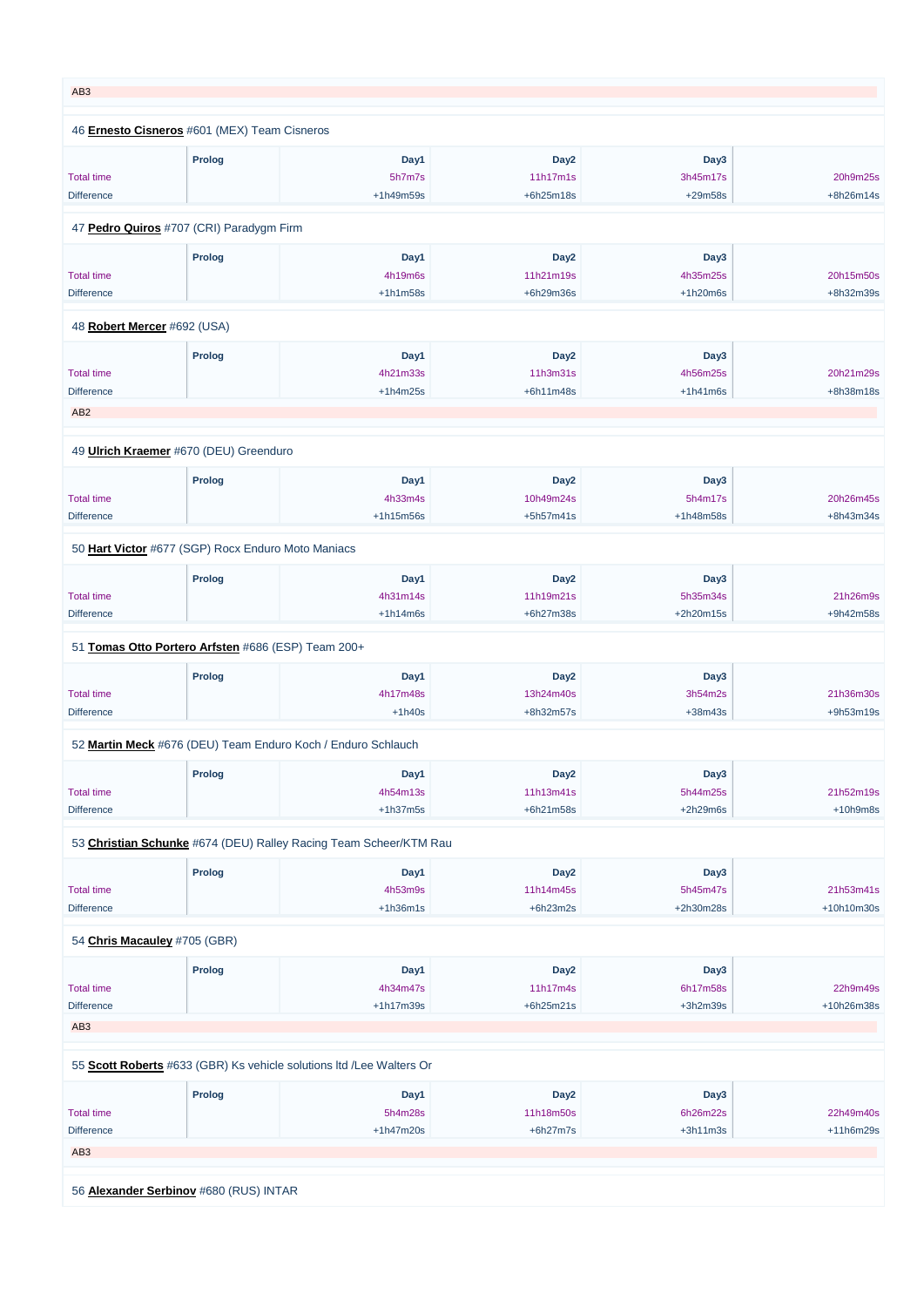|                   | <b>Prolog</b>                                       | Day1             | Day <sub>2</sub>             | Day3             |            |
|-------------------|-----------------------------------------------------|------------------|------------------------------|------------------|------------|
| <b>Total time</b> |                                                     | 4h2m39s          | 6h23m8s                      | 14h36m55s        | 25h2m42s   |
| <b>Difference</b> |                                                     | $+45m31s$        | +1h31m25s                    | +11h21m36s       | +13h19m31s |
| AB <sub>3</sub>   |                                                     |                  |                              |                  |            |
|                   |                                                     |                  |                              |                  |            |
|                   | 57 David Khmiadashvili #697 (GEO) HUSKY.GE          |                  |                              |                  |            |
|                   | <b>Prolog</b>                                       | Day1             | Day <sub>2</sub>             | Day3             |            |
| <b>Total time</b> |                                                     | 5h15m14s         | 14h39m                       | 5h12m32s         | 25h6m46s   |
| <b>Difference</b> |                                                     | $+1h58m6s$       | $+9h47m17s$                  | $+1h57m13s$      | +13h23m35s |
|                   | 58 Diego Canales #610 (MEX) KTM Avándaro MotorSport |                  |                              |                  |            |
|                   | <b>Prolog</b>                                       | Day1             | Day <sub>2</sub>             | Day3             |            |
| <b>Total time</b> |                                                     | 4h21m54s         | 16h7m51s                     | 4h47m49s         | 25h17m34s  |
| <b>Difference</b> |                                                     | $+1h4m46s$       | $+11h16m8s$                  | +1h32m30s        | +13h34m23s |
|                   |                                                     |                  |                              |                  |            |
|                   | 59 Andrew Steele #621 (GBR) lee walters ort         |                  |                              |                  |            |
|                   | <b>Prolog</b>                                       | Day1             | Day <sub>2</sub>             | Day3             |            |
| <b>Total time</b> |                                                     | 5h38m28s         | 15h3m10s                     | 4h54m13s         | 25h35m51s  |
| <b>Difference</b> |                                                     | +2h21m20s        | +10h11m27s                   | +1h38m54s        | +13h52m40s |
|                   | 60 Götz Jaeger #655 (DEU) Dignition Racing Team     |                  |                              |                  |            |
|                   | <b>Prolog</b>                                       | Day1             | Day <sub>2</sub>             | Day3             |            |
| <b>Total time</b> |                                                     | 4h26m13s         | 16h9m30s                     | 5h1m18s          | 25h37m1s   |
| <b>Difference</b> |                                                     | $+1h9m5s$        | +11h17m47s                   | +1h45m59s        | +13h53m50s |
|                   |                                                     |                  |                              |                  |            |
|                   | 61 Dominic Coleman #605 (GBR) Eurotek KTM           |                  |                              |                  |            |
|                   | <b>Prolog</b>                                       | Day1             | Day <sub>2</sub>             | Day3             |            |
| <b>Total time</b> |                                                     | 5h22m40s         | 14h52m22s                    | 5h23m52s         | 25h38m54s  |
| <b>Difference</b> |                                                     | $+2h5m32s$       | $+10h39s$                    | $+2h8m33s$       | +13h55m43s |
|                   | 62 Leni Binder #624 (ROU) RedRoo Adventures         |                  |                              |                  |            |
|                   | <b>Prolog</b>                                       | Day1             | Day <sub>2</sub>             | Day3             |            |
| <b>Total time</b> |                                                     | 5h15m10s         | 14h59m39s                    | 5h26m2s          | 25h40m51s  |
| <b>Difference</b> |                                                     | $+1h58m2s$       | +10h7m56s                    | +2h10m43s        | +13h57m40s |
|                   |                                                     |                  |                              |                  |            |
|                   | 63 Robert Ballard #640 (GBR) Prestige Worldwide     |                  |                              |                  |            |
|                   | <b>Prolog</b>                                       | Day1             | Day <sub>2</sub>             | Day3             |            |
| <b>Total time</b> |                                                     | 4h54m            | 15h56m46s                    | 5h18m43s         | 26h9m29s   |
| <b>Difference</b> |                                                     | +1h36m52s        | $+11h5m3s$                   | $+2h3m24s$       | +14h26m18s |
|                   | 64 Brenden Murphy #664 (AUS) 3M Flatty              |                  |                              |                  |            |
|                   |                                                     |                  |                              |                  |            |
| <b>Total time</b> | <b>Prolog</b>                                       | Day1<br>5h28m51s | Day <sub>2</sub><br>15h2m57s | Day3<br>5h39m28s | 26h11m16s  |
|                   |                                                     | $+2h11m43s$      | $+10h11m14s$                 | $+2h24m9s$       | +14h28m5s  |
| <b>Difference</b> |                                                     |                  |                              |                  |            |
|                   |                                                     |                  |                              |                  |            |

65 **[Joshua Devine](https://www.redbullromaniacs.com/for-competitors/profile/?e=rbr2019&b=690)** #690 (AUS) JDR-SPAX-MRW

|                                                          | Prolog | Day1        | Day <sub>2</sub> | Day3        |             |  |  |  |
|----------------------------------------------------------|--------|-------------|------------------|-------------|-------------|--|--|--|
| <b>Total time</b>                                        |        | 5h9m28s     | 16h19m18s        | 5h41m28s    | 27h10m14s   |  |  |  |
| <b>Difference</b>                                        |        | $+1h52m20s$ | $+11h27m35s$     | $+2h26m9s$  | $+15h27m3s$ |  |  |  |
| 66 Stephan Helm #703 (DEU) Reifen Helm                   |        |             |                  |             |             |  |  |  |
|                                                          | Prolog | Day1        | Day <sub>2</sub> | Day3        |             |  |  |  |
| <b>Total time</b>                                        |        | 5h39m40s    | 16h16m2s         | 5h23m41s    | 27h19m23s   |  |  |  |
| <b>Difference</b>                                        |        | $+2h22m32s$ | $+11h24m19s$     | $+2h8m22s$  | +15h36m12s  |  |  |  |
| 67 Geir Ove Tjensli Foss #685 (NOR) Team Askim MC Norway |        |             |                  |             |             |  |  |  |
|                                                          | Prolog | Day1        | Day <sub>2</sub> | Day3        |             |  |  |  |
| <b>Total time</b>                                        |        | 5h39m25s    | 16h6m46s         | 5h36m46s    | 27h22m57s   |  |  |  |
| <b>Difference</b>                                        |        | $+2h22m17s$ | $+11h15m3s$      | $+2h21m27s$ | +15h39m46s  |  |  |  |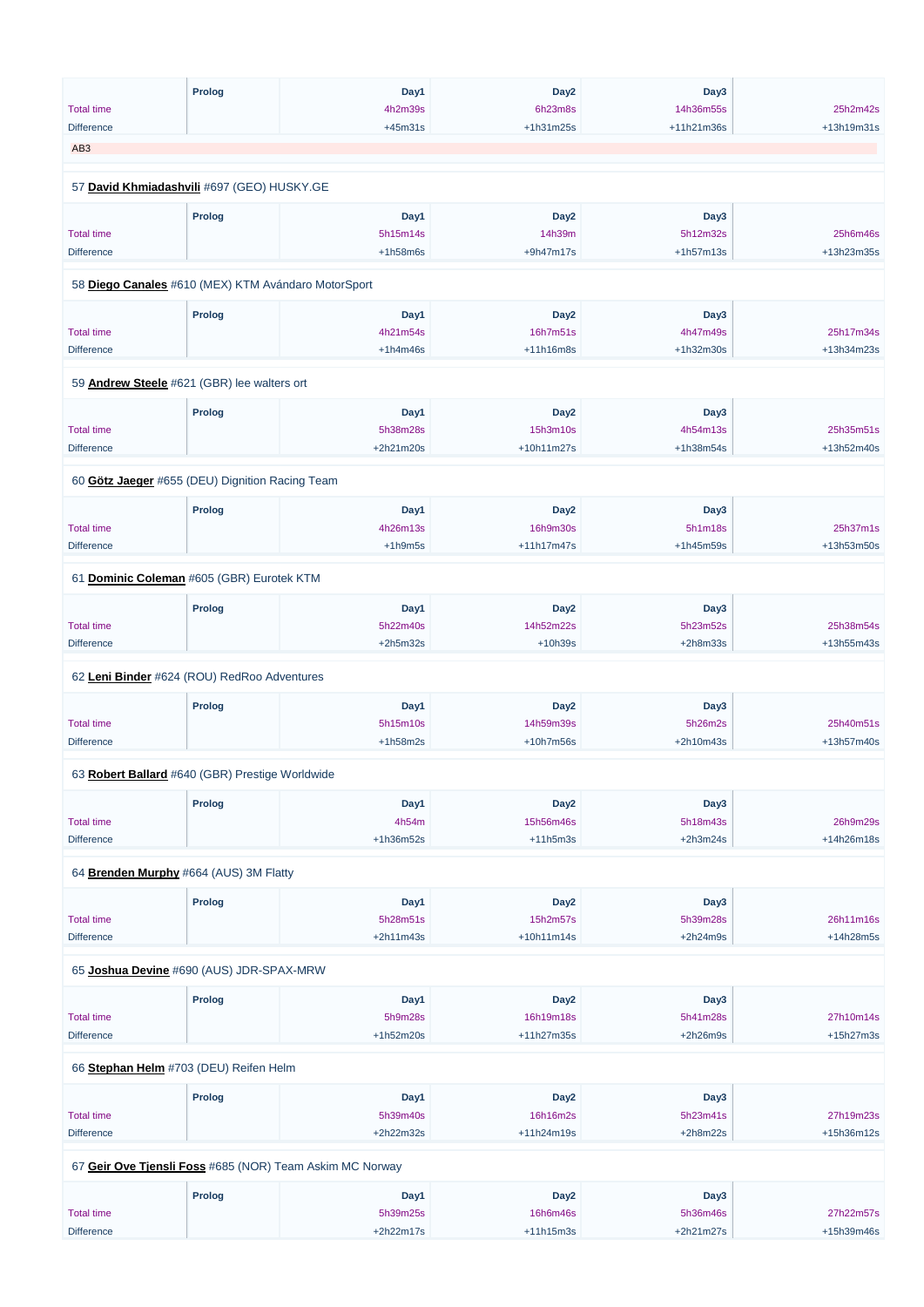| 68 Jobe Urguhart #708 (GBR)  |                                                        |             |                  |             |             |
|------------------------------|--------------------------------------------------------|-------------|------------------|-------------|-------------|
|                              | <b>Prolog</b>                                          | Day1        | Day <sub>2</sub> | Day3        |             |
| <b>Total time</b>            |                                                        | 12h5m17s    | 10h59m9s         | 4h49m9s     | 27h53m35s   |
| <b>Difference</b>            |                                                        | +8h48m9s    | $+6h7m26s$       | $+1h33m50s$ | +16h10m24s  |
| AB1                          |                                                        |             |                  |             |             |
|                              |                                                        |             |                  |             |             |
| 69 Tony Cave #650 (GBR) Cave |                                                        |             |                  |             |             |
|                              | <b>Prolog</b>                                          | Day1        | Day <sub>2</sub> | Day3        |             |
| <b>Total time</b>            |                                                        | 4h55m15s    | 9h14m27s         | 13h48m18s   | 27h58m      |
| <b>Difference</b>            |                                                        | $+1h38m7s$  | +4h22m44s        | +10h32m59s  | +16h14m49s  |
| AB <sub>3</sub>              |                                                        |             |                  |             |             |
|                              |                                                        |             |                  |             |             |
|                              | 70 Elias Polos Fayad #604 (MEX) Motoclub Alpina Mexico |             |                  |             |             |
|                              | <b>Prolog</b>                                          | Day1        | Day <sub>2</sub> | Day3        |             |
| <b>Total time</b>            |                                                        | 4h24m18s    | 9h11m51s         | 15h38m31s   | 29h14m40s   |
| <b>Difference</b>            |                                                        | $+1h7m10s$  | +4h20m8s         | +12h23m12s  | +17h31m29s  |
| AB <sub>3</sub>              |                                                        |             |                  |             |             |
|                              |                                                        |             |                  |             |             |
|                              | 71 Markus Stebler #681 (CHE) Enduro Team Maroc.ch      |             |                  |             |             |
|                              | <b>Prolog</b>                                          | Day1        | Day <sub>2</sub> | Day3        |             |
| <b>Total time</b>            |                                                        | 4h50m58s    | 9h10m32s         | 15h29m43s   | 29h31m13s   |
| <b>Difference</b>            |                                                        | $+1h33m50s$ | +4h18m49s        | +12h14m24s  | +17h48m2s   |
| AB <sub>3</sub>              |                                                        |             |                  |             |             |
|                              |                                                        |             |                  |             |             |
|                              | 72 Rod Heald #669 (GBR) Heald Ltd                      |             |                  |             |             |
|                              | <b>Prolog</b>                                          | Day1        | Day <sub>2</sub> | Day3        |             |
| <b>Total time</b>            |                                                        | 4h3m32s     | 6h31m32s         | 20h40m      | 31h15m4s    |
| <b>Difference</b>            |                                                        | $+46m24s$   | +1h39m49s        | +17h24m41s  | +19h31m53s  |
| AB <sub>3</sub>              |                                                        |             |                  |             |             |
|                              | 73 Carlos Cisneros #618 (MEX) Team Cisneros            |             |                  |             |             |
|                              | <b>Prolog</b>                                          | Day1        | Day <sub>2</sub> | Day3        |             |
| <b>Total time</b>            |                                                        | 3h55m50s    | 6h54m22s         | 20h40m      | 31h30m12s   |
|                              |                                                        | $+38m42s$   | $+2h2m39s$       |             | $+19h47m1s$ |
| <b>Difference</b>            |                                                        |             |                  | +17h24m41s  |             |
| AB <sub>3</sub>              |                                                        |             |                  |             |             |
|                              | 74 Jakob Dessecker #702 (DEU) Dignition Racing Team    |             |                  |             |             |
|                              |                                                        |             |                  |             |             |
|                              | <b>Prolog</b>                                          | Day1        | Day <sub>2</sub> | Day3        |             |
| <b>Total time</b>            |                                                        | 4h25m24s    | 7h13m            | 20h40m      | 32h18m24s   |
| <b>Difference</b>            |                                                        | $+1h8m16s$  | $+2h21m17s$      | +17h24m41s  | +20h35m13s  |
| AB <sub>3</sub>              |                                                        |             |                  |             |             |
|                              |                                                        |             |                  |             |             |

75 **[Nick Redpath](https://www.redbullromaniacs.com/for-competitors/profile/?e=rbr2019&b=665)** #665 (GBR)

|                                                         | <b>Prolog</b> | Day1        | Day <sub>2</sub> | Day3         |            |
|---------------------------------------------------------|---------------|-------------|------------------|--------------|------------|
| <b>Total time</b>                                       |               | 4h35m47s    | 9h6m35s          | 20h40m       | 34h22m22s  |
| <b>Difference</b>                                       |               | $+1h18m39s$ | $+4h14m52s$      | $+17h24m41s$ | +22h39m11s |
| AB <sub>3</sub>                                         |               |             |                  |              |            |
|                                                         |               |             |                  |              |            |
| 76 Mica Sella #691 (ISR) sella racing                   |               |             |                  |              |            |
|                                                         | <b>Prolog</b> | Day1        | Day <sub>2</sub> | Day3         |            |
| <b>Total time</b>                                       |               | 4h39m30s    | 15h8m26s         | 15h42m6s     | 35h30m2s   |
| <b>Difference</b>                                       |               | $+1h22m22s$ | $+10h16m43s$     | +12h26m47s   | +23h46m51s |
| AB <sub>3</sub>                                         |               |             |                  |              |            |
|                                                         |               |             |                  |              |            |
| 77 Klaus Dieter Mueller #630 (DEU) Racing Event Technik |               |             |                  |              |            |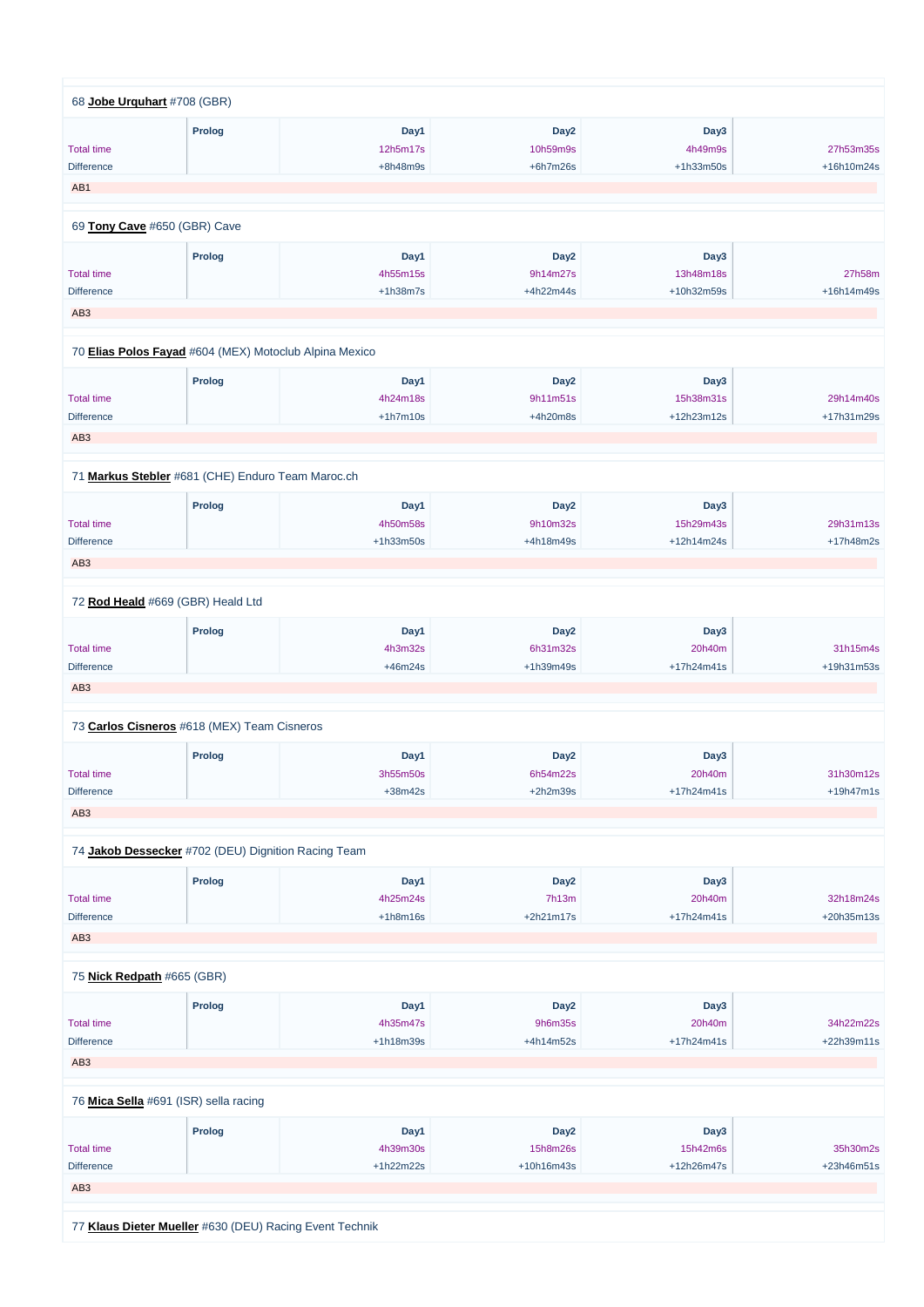| <b>Total time</b>             | <b>Prolog</b>                                         | Day1<br>4h42m39s | Day <sub>2</sub><br>16h6m22s | Day3<br>15h11m59s | 36h1m      |
|-------------------------------|-------------------------------------------------------|------------------|------------------------------|-------------------|------------|
| <b>Difference</b>             |                                                       | +1h25m31s        | +11h14m39s                   | +11h56m40s        | +24h17m49s |
| AB <sub>3</sub>               |                                                       |                  |                              |                   |            |
|                               |                                                       |                  |                              |                   |            |
|                               | 78 Kurt Morelli #701 (ARG) Rochman Enduro School      |                  |                              |                   |            |
|                               | <b>Prolog</b>                                         | Day1             | Day <sub>2</sub>             | Day3              |            |
| <b>Total time</b>             |                                                       | 6h4m24s          | 16h11m6s                     | 13h50m9s          | 36h5m39s   |
| <b>Difference</b>             |                                                       | +2h47m16s        | +11h19m23s                   | +10h34m50s        | +24h22m28s |
| AB <sub>3</sub>               |                                                       |                  |                              |                   |            |
|                               |                                                       |                  |                              |                   |            |
|                               | 79 Firmin Mourino #622 (FRA) Sport Camps France       |                  |                              |                   |            |
|                               | <b>Prolog</b>                                         | Day1             | Day <sub>2</sub>             | Day3              |            |
| <b>Total time</b>             |                                                       | 5h6m3s           | 15h9s                        | 16h3m39s          | 36h9m51s   |
| <b>Difference</b>             |                                                       | +1h48m55s        | +10h8m26s                    | +12h48m20s        | +24h26m40s |
| AB <sub>3</sub>               |                                                       |                  |                              |                   |            |
|                               |                                                       |                  |                              |                   |            |
|                               | 80 Luc Courty #649 (FRA) Sport Camps France           |                  |                              |                   |            |
|                               |                                                       |                  |                              |                   |            |
|                               | <b>Prolog</b>                                         | Day1             | Day <sub>2</sub>             | Day3              |            |
| <b>Total time</b>             |                                                       | 5h19m57s         | 14h56m2s                     | 16h5m33s          | 36h21m32s  |
| Difference                    |                                                       | $+2h2m49s$       | +10h4m19s                    | +12h50m14s        | +24h38m21s |
| AB <sub>3</sub>               |                                                       |                  |                              |                   |            |
|                               |                                                       |                  |                              |                   |            |
|                               | 81 Victor Otalora #648 (MEX) Team Cisneros            |                  |                              |                   |            |
|                               | <b>Prolog</b>                                         | Day1             | Day <sub>2</sub>             | Day3              |            |
| <b>Total time</b>             |                                                       | 4h58m8s          | 11h19m54s                    | 20h40m            | 36h58m2s   |
| <b>Difference</b>             |                                                       | $+1h41m$         | +6h28m11s                    | +17h24m41s        | +25h14m51s |
| AB <sub>3</sub>               |                                                       |                  |                              |                   |            |
|                               |                                                       |                  |                              |                   |            |
| 82 Eoin Oheochaidh #646 (IRL) |                                                       |                  |                              |                   |            |
|                               | <b>Prolog</b>                                         | Day1             | Day <sub>2</sub>             | Day3              |            |
| <b>Total time</b>             |                                                       | 5h2m41s          | 16h40m11s                    | 15h42m19s         | 37h25m11s  |
| <b>Difference</b>             |                                                       | +1h45m33s        | +11h48m28s                   | $+12h27m$         | +25h42m    |
| AB <sub>3</sub>               |                                                       |                  |                              |                   |            |
|                               | 83 David Gibson #628 (GBR) Jb racing                  |                  |                              |                   |            |
|                               |                                                       |                  |                              |                   |            |
|                               | <b>Prolog</b>                                         | Day1             | Day <sub>2</sub>             | Day3              |            |
| <b>Total time</b>             |                                                       | 6h29m56s         | 16h21m10s                    | 15h11m45s         | 38h2m51s   |
| <b>Difference</b>             |                                                       | +3h12m48s        | +11h29m27s                   | +11h56m26s        | +26h19m40s |
| AB <sub>3</sub>               |                                                       |                  |                              |                   |            |
|                               |                                                       |                  |                              |                   |            |
|                               | 84 Jan Thundercliffe #667 (GBR) Grindale Woodwork Ltd |                  |                              |                   |            |
|                               | <b>Prolog</b>                                         | Day1             | Day <sub>2</sub>             | Day3              |            |
|                               |                                                       |                  |                              |                   |            |

| <b>Total time</b>                              |               | 5h54m40s    | 16h6m14s         | 18h38m39s  | 40h39m33s  |
|------------------------------------------------|---------------|-------------|------------------|------------|------------|
| <b>Difference</b>                              |               | $+2h37m32s$ | $+11h14m31s$     | +15h23m20s | +28h56m22s |
| AB <sub>3</sub>                                |               |             |                  |            |            |
| 85 Charles Smith #634 (GBR) Blackcastle racing |               |             |                  |            |            |
|                                                | <b>Prolog</b> | Day1        | Day <sub>2</sub> | Day3       |            |
| <b>Total time</b>                              |               | 6h4m22s     | 16h26m5s         | 18h31m43s  | 41h2m10s   |
| <b>Difference</b>                              |               | $+2h47m14s$ | +11h34m22s       | +15h16m24s | +29h18m59s |
| AB <sub>3</sub>                                |               |             |                  |            |            |
|                                                |               |             |                  |            |            |
| 86 Ryan Ostrikoff #672 (CAN) Bule Dirt Bikers  |               |             |                  |            |            |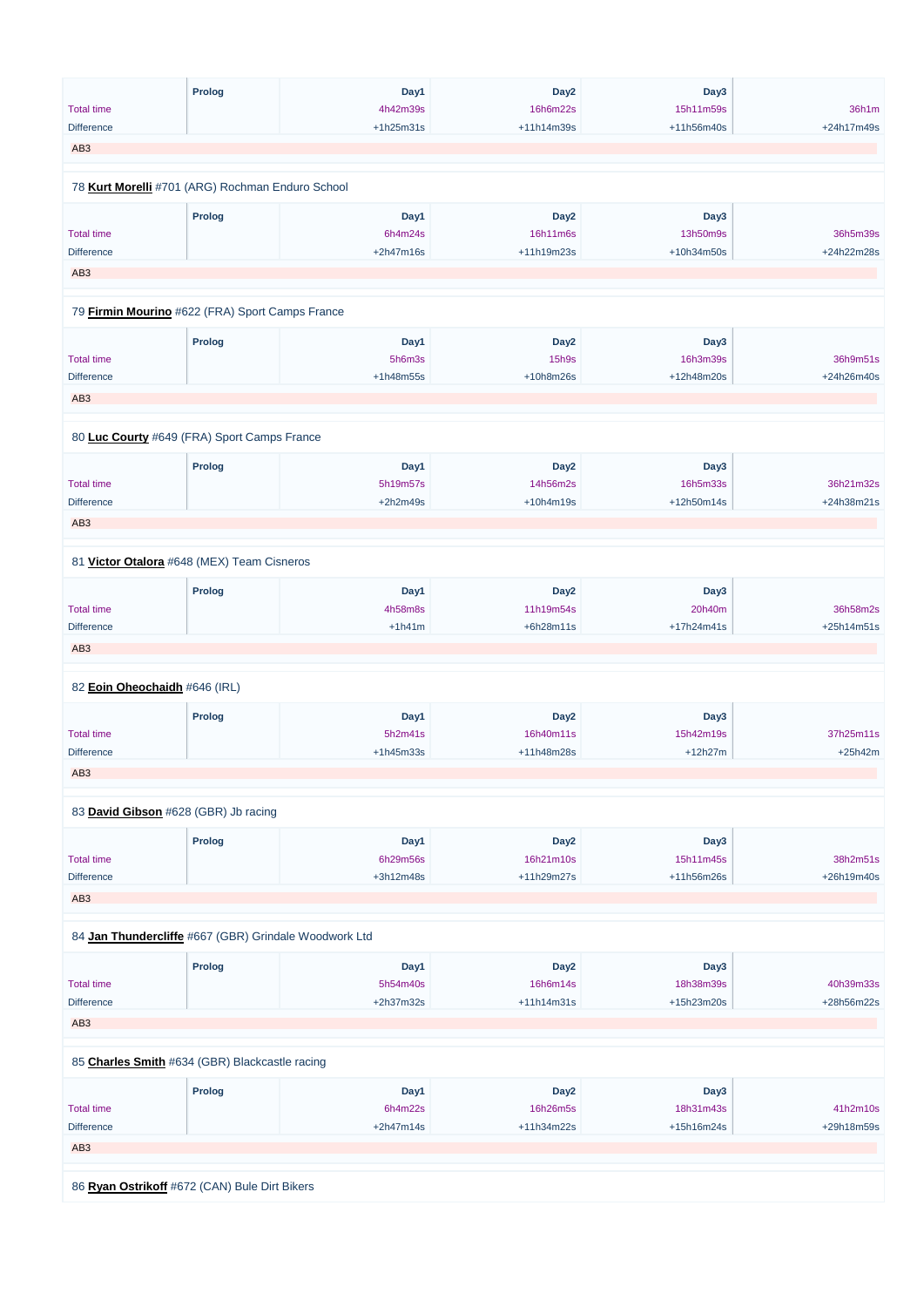|                            | <b>Prolog</b>                                             | Day1        | Day <sub>2</sub> | Day3       |            |
|----------------------------|-----------------------------------------------------------|-------------|------------------|------------|------------|
| <b>Total time</b>          |                                                           | 5h38m45s    | 18h12m12s        | 15h9m29s   | 39h26s     |
| <b>Difference</b>          |                                                           | +2h21m37s   | +13h20m29s       | +11h54m10s | +27h17m15s |
| DSQ: AB2 AB3               |                                                           |             |                  |            |            |
|                            |                                                           |             |                  |            |            |
|                            | 87 Ricardo Carrillo Sigler #653 (MEX) Motozit Enduro Team |             |                  |            |            |
|                            | <b>Prolog</b>                                             | Day1        | Day <sub>2</sub> | Day3       |            |
| <b>Total time</b>          |                                                           | 4h21m40s    | 15h53s           | 20h40m     | 40h2m33s   |
| <b>Difference</b>          |                                                           | $+1h4m32s$  | $+10h9m10s$      | +17h24m41s | +28h19m22s |
| DSQ: AB2 AB3               |                                                           |             |                  |            |            |
|                            |                                                           |             |                  |            |            |
|                            | 88 Rene Schubach #698 (DEU) Team Hector Hamburg           |             |                  |            |            |
|                            | <b>Prolog</b>                                             | Day1        | Day <sub>2</sub> | Day3       |            |
| <b>Total time</b>          |                                                           | 5h19m38s    | 20h11m           | 15h48m4s   | 41h18m42s  |
| <b>Difference</b>          |                                                           | $+2h2m30s$  | +15h19m17s       | +12h32m45s | +29h35m31s |
| DSQ: AB2 AB3               |                                                           |             |                  |            |            |
|                            |                                                           |             |                  |            |            |
|                            | 89 Juan Tonda #642 (ESP) Team 200+                        |             |                  |            |            |
|                            | <b>Prolog</b>                                             | Day1        | Day <sub>2</sub> | Day3       |            |
| <b>Total time</b>          |                                                           | 6h43m       | 19h56m           | 15h10m40s  | 41h49m40s  |
| <b>Difference</b>          |                                                           | $+3h25m52s$ | $+15h4m17s$      | +11h55m21s | +30h6m29s  |
| DSQ: AB2 AB3               |                                                           |             |                  |            |            |
|                            |                                                           |             |                  |            |            |
|                            | 90 Adam Baker #615 (DEU) Nieder Racing                    |             |                  |            |            |
|                            | <b>Prolog</b>                                             | Day1        | Day <sub>2</sub> | Day3       |            |
| <b>Total time</b>          |                                                           | 4h46m19s    | 19h6m33s         | 20h40m     | 44h32m52s  |
| <b>Difference</b>          |                                                           | $+1h29m11s$ | +14h14m50s       | +17h24m41s | +32h49m41s |
| DSQ: AB2 AB3               |                                                           |             |                  |            |            |
| 91 Scott Winton #662 (GBR) |                                                           |             |                  |            |            |
|                            |                                                           |             |                  |            |            |
|                            | <b>Prolog</b>                                             | Day1        | Day <sub>2</sub> | Day3       |            |
| <b>Total time</b>          |                                                           | 7h19m20s    | 21h35m           | 16h15m25s  | 45h9m45s   |
| <b>Difference</b>          |                                                           | $+4h2m12s$  | +16h43m17s       | $+13h6s$   | +33h26m34s |
| DSQ: AB2 AB3               |                                                           |             |                  |            |            |
| 92 Rene Endres #612 (DEU)  |                                                           |             |                  |            |            |
|                            | <b>Prolog</b>                                             | Day1        | Day <sub>2</sub> | Day3       |            |
| <b>Total time</b>          |                                                           | 4h46m22s    | 21h35m           | 20h40m     | 47h1m22s   |
| <b>Difference</b>          |                                                           | $+1h29m14s$ | +16h43m17s       | +17h24m41s | +35h18m11s |
| DSQ: AB2 AB3               |                                                           |             |                  |            |            |
|                            |                                                           |             |                  |            |            |
|                            | 93 Derek Gulbrandsen #706 (GBR)                           |             |                  |            |            |
|                            | <b>Prolog</b>                                             | Day1        | Day <sub>2</sub> | Day3       |            |
| <b>Total time</b>          |                                                           | 7h15m       | 20h22m12s        | 20h40m     | 48h17m12s  |

| <b>Difference</b>                             |        | $+3h57m52s$ | +15h30m29s       | $+17h24m41s$ | $+36h34m1s$ |
|-----------------------------------------------|--------|-------------|------------------|--------------|-------------|
| DSQ: AB2 AB3                                  |        |             |                  |              |             |
| 94 Stephen Thorne #639 (CAN) Bule Dirt Bikers |        |             |                  |              |             |
|                                               | Prolog | Day1        | Day <sub>2</sub> | Day3         |             |
| <b>Total time</b>                             |        | 7h47m14s    | 19h56m30s        | 20h40m       | 48h23m44s   |
| <b>Difference</b>                             |        | $+4h30m6s$  | $+15h4m47s$      | $+17h24m41s$ | +36h40m33s  |
| DSQ: AB1 AB2 AB3                              |        |             |                  |              |             |
|                                               |        |             |                  |              |             |
| 95 Andrew Donnelly #663 (AUS) Braxton Capital |        |             |                  |              |             |